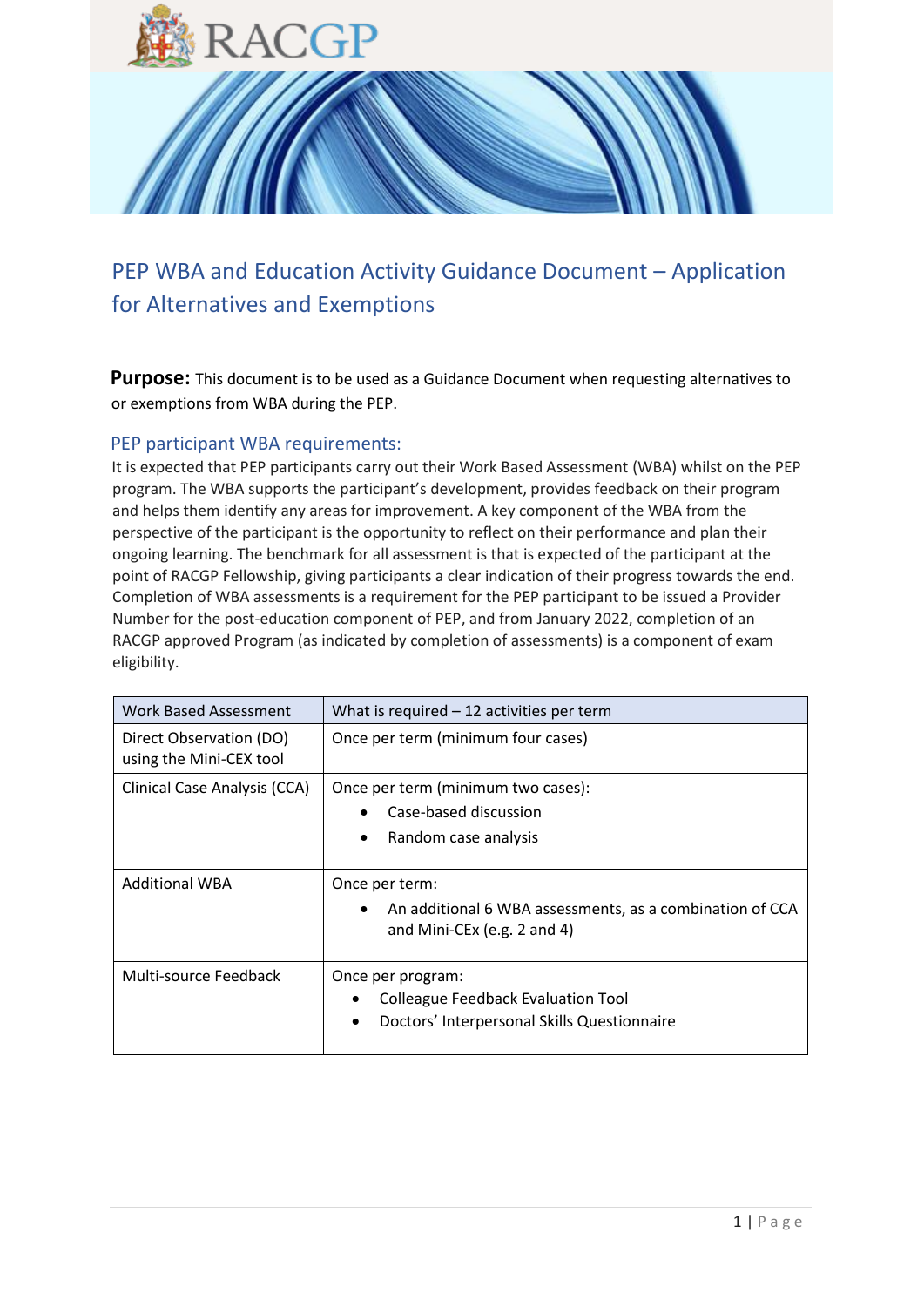

# Alternatives and Exemptions requests:

It is a requirement that PEP participants together with their training organisation, *complete their WBA before their program time in PEP ends.* It is essential that the participants and training organisation ensure that this is achieved and inform the RACGP early should there be any concerns completing requirements.

The RACGP is aware that there might be an instance where a training organisation or a participant might:

- i. be unable to complete a WBA in a term;
- ii. be unable to complete at least one DO in-vivo during the PEP;
- iii. have completed the WBA in another GP training program or context recently. This only pertains to the MSF or similar activity.

*In these instances, an [Alternatives and Exemptions Form](https://racgp.au1.qualtrics.com/jfe/form/SV_82CrJUwDAXNVrFz) should be completed [.](https://racgp.au1.qualtrics.com/jfe/form/SV_82CrJUwDAXNVrFz)* The PEP Medical Education team will review the request. Each request is reviewed on a case-by-case basis and will consider the recommended activities that the training organisation have suggested.

### Examples

Some of the instances where an alternative option or an exemption for a particular component of the WBA might be considered:

#### *Direct observation:*

- The training organisation is unable to carry out the direct observation visit due to:
	- o The participant's practice location such as an AMDS or remote location
	- o Low patient numbers or little variation in patient presentations to a practice for a medical educator to provide useful feedback to the participant
	- $\circ$  The participant might have lost their employment with their current practice and is actively seeking employment at another location
	- o A simulated direct observation has been recommended for educational purposes.

If an exemption for a direct observation in-vivo is requested, the training organisation and the participant must ensure that the requirement is met by an alternative modality (e.g. simulation). The financial and practice impact (eg. travel costs, time out of practice) of this is made clear to the participant and they have the choice to either then have a practice visit or complete the DO via an alternative modality. An exemption with regards to 'in vivo' DO should not be applied for prospectively and for the PEP entirety for those participants working exclusively afterhours as their practice circumstance may subsequently change allowing for in vivo DO.